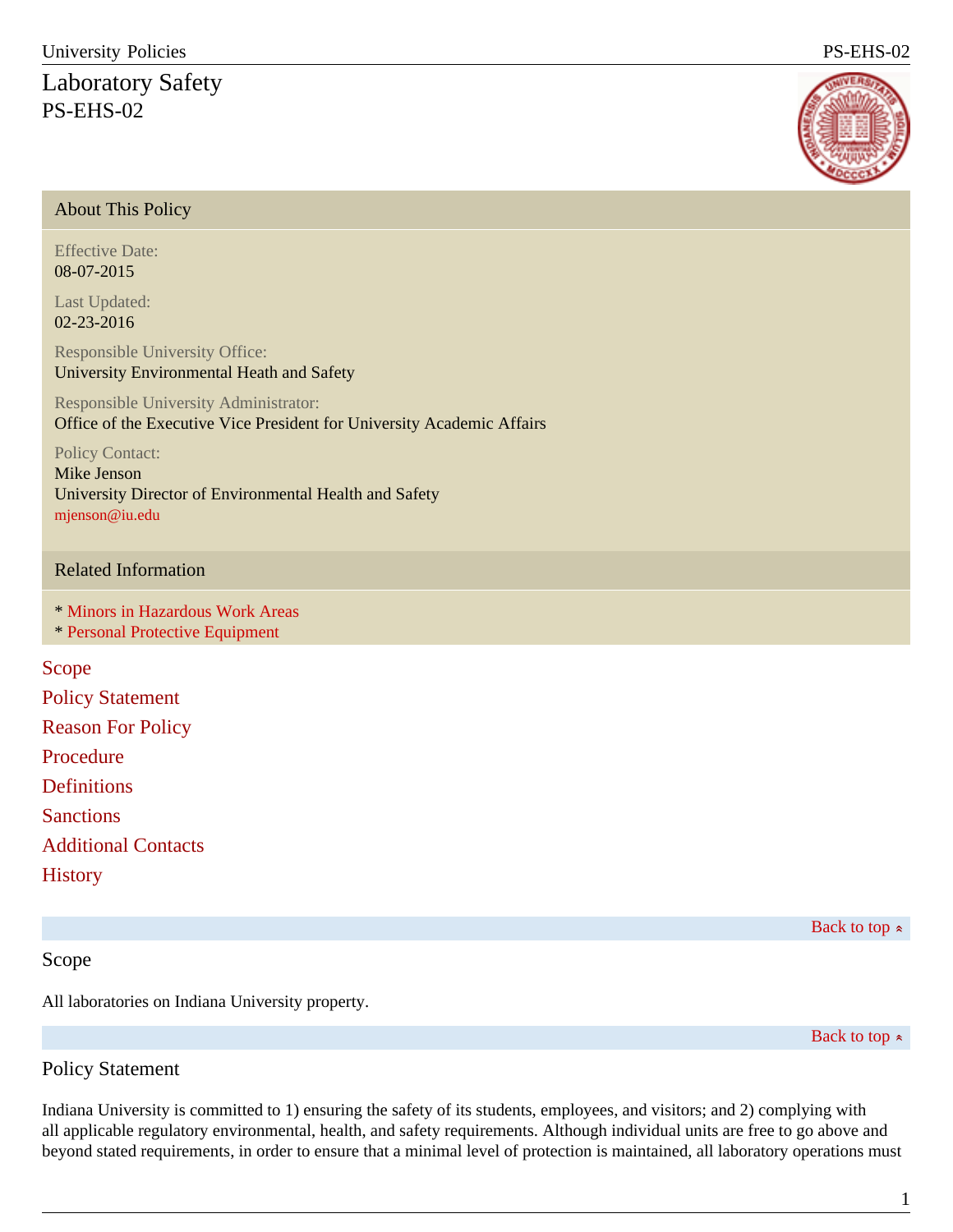satisfy all Federal, State, and Local regulations as well as any guidance developed by Indiana University organizational units designated with the authority to do so.

Back to top  $\approx$ 

# Reason For Policy

This policy and associated procedures set Indiana University's expectations in the area of laboratory safety, toward the goal of protecting individuals, ensuring effective operations, and satisfying Federal, State, and Local regulations (Occupational Safety and Health Administration, Environmental Protection Agency, National Institutes of Health, Nuclear Regulatory Commission (NRC), etc.). Indiana University's [Principles of Ethical Conduct](http://policies.iu.edu//principles.iu.edu/) (principles.iu.edu) specifically mention a culture of compliance with laws, regulations and policies; ethically conducting teaching and research; and promoting health and safety in the workplace.

Back to top  $\approx$ 

# Procedure

## A. **General**

- 1. Each faculty member, principal investigator, lab manager, lab supervisor or designated responsible authority is responsible for the safety of the individuals working within his or her laboratories.
- 2. Food and drinks are strictly forbidden in laboratories that use, store, or house any hazardous materials such as chemicals, biological materials, radioactive materials or animals.
- 3. Appropriate clothing must be worn in laboratories at all times. Long pants and closed-toe footwear are required attire when using any hazardous material or working with animals. Clothing and hair must be secured properly to avoid accidents.
- 4. An appropriate level of Personal Protective Equipment (PPE) must be worn at all times when hazardous materials such as chemicals, biological materials, radioactive materials, animals or equipment, are used.
- 5. Proper labeling and storage of all hazardous materials are required and essential for a safe laboratory work environment.
- 6. Faculty members, principal investigators, lab managers, lab supervisors or designated responsible authorities are responsible for ensuring that all individuals working in their laboratories have been adequately trained. Training must be accomplished before individuals begin performing hazardous duties. Individuals in laboratories must have read and understand all written guidelines, manuals, plans, policies, programs and standard operating procedures that pertain to their activities.
- 7. Faculty members, principal investigators, lab managers, lab supervisors or designated responsible authorities that participate in any activity that results in a waste product of any kind must follow disposal procedures in compliance with all government regulations and prevent the release of contaminants through sound best management practices for waste generation, handling, and disposal.
- 8. Safety Data Sheets (SDS) for all laboratory chemicals are required to be maintained in the laboratory or on-line. Safety Data Sheets are available from manufacturers' web sites and through the MSDSOnline® service at the IUEHS website
- 9. The entrance to each laboratory in which hazardous materials are used or stored shall be posted with the names and phone numbers of the Principal Investigator, Lab Manager, or Lab Supervisor and any other designated personnel who can be contacted in the event of an emergency. Such signage will follow the Hazard Assessment and Laboratory Signage Program developed by IUEHS, or equivalent.
- 10. The availability and use of a number of types of safety equipment are essential to the practice of safe science. Safety equipment, such as biosafety cabinets, fume hoods, safety showers, and emergency eyewashes, should be present in well-marked, highly visible, and easily accessible locations in or near all laboratories that use hazardous materials.
- 11. The prompt reporting of hazardous material spills to proper University authorities is an essential element in the protection of the health and safety of faculty, staff, students, visitors, and patients. Follow the spill procedures for chemical, biological, or radiological spills as necessary.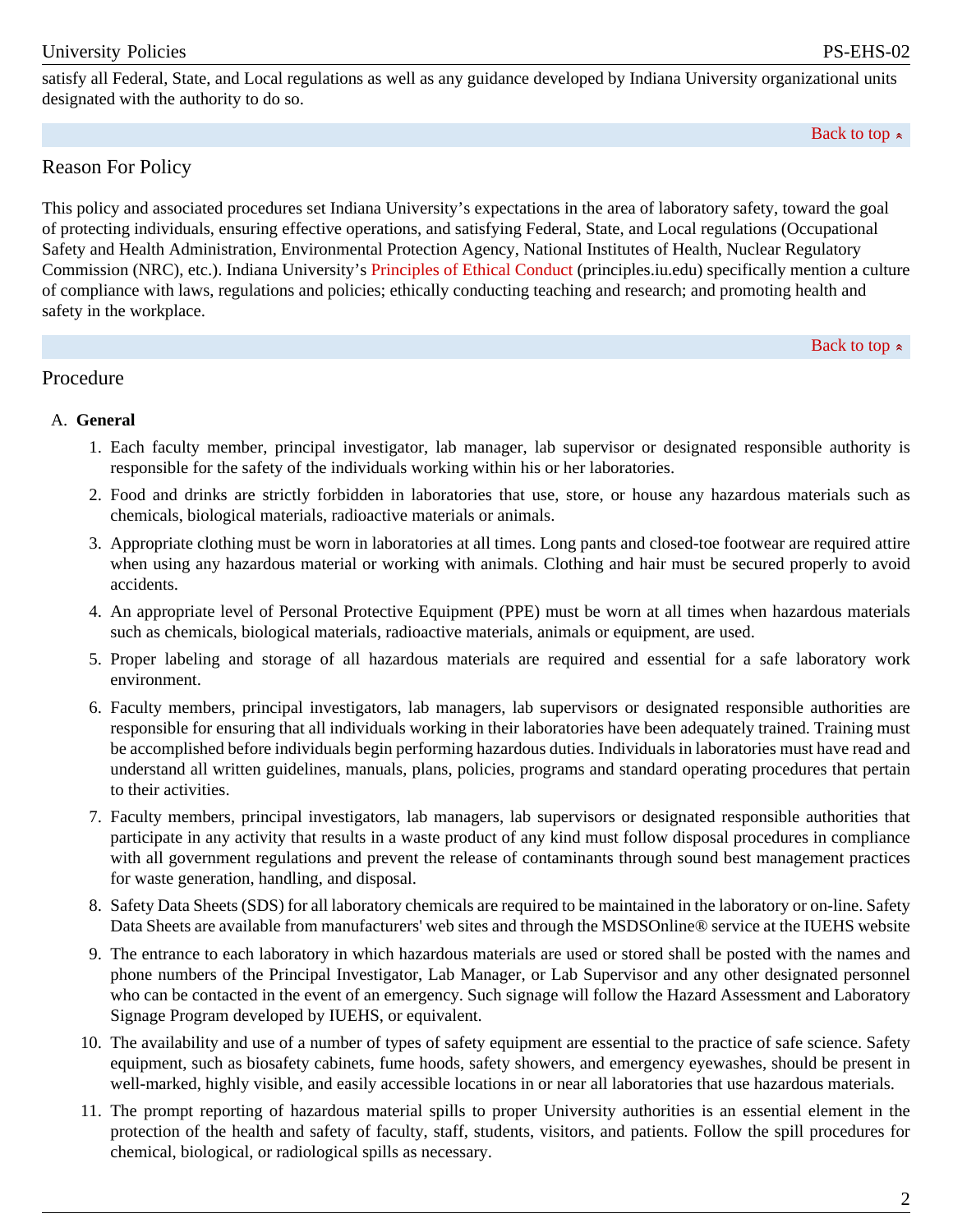#### University Policies PS-EHS-02

12. Employees are required to report all occupational injuries, illnesses, or incidents to their work supervisor. Following a report of an incident, the Designated Medical Service Provider for the respective campus shall provide a confidential medical evaluation and follow-up to the employee.

#### B. **Responsibilities**

#### a. **University Environmental Health and Safety is responsible for:**

- Developing, implementing, and maintaining all university programs concerning safety and environmental compliance while maintaining appropriate scientific knowledge of the materials, techniques and practices utilized, in collaboration with researchers and experts in the fields UEHS regulates.
- Assisting faculty members, principal investigators, lab manager, lab supervisor or designated responsible authority with risk assessment and risk mitigation including recommending or requiring safety equipment and PPE as necessary.
- Performing periodic inspections to confirm compliance;
- Providing and documenting generally applicable training for laboratory employees concerning the requirements of this policy and their responsibilities;
- Providing guidance for the preparation of documents and lab-specific training programs required by this policy;
- Maintaining current knowledge concerning the requirements for storage and use of regulated materials in the laboratory;
- Investigating injuries, illnesses, or incidents in laboratories and communicating recommendations to appropriate personnel;
- Participating in research oversight committees and reviewing protocols for safety and compliance;
- Arranging for individualized medical screenings, surveillance and occupational health services as required;
- Acting as the point of contact between Indiana University and the governmental entities charged with enforcing the regulatory requirements represented in this policy; and
- Halting work in laboratories where lack of compliance with requirements represents a danger to individuals.

## b. **Deans, Directors, and Department Heads are responsible for:**

- Ensuring that all departmental faculty and staff members understand and take seriously their roles in implementing the requirements of this policy;
- Appointing a Laboratory Safety Coordinator (LSC) who will coordinate and monitor the implementation of this policy within the department; and
- Ensuring an appropriate and safe workspace is provided for work being performed.
- c. **Faculty Members, Principal Investigators, Laboratory Managers, and Laboratory Supervisors are responsible for:**
	- Taking overall responsibility for the safety and supervision of individuals working within his or her laboratories;
	- Ensuring that each individual working within the lab is provided with appropriate training on safety and regulatory requirements and ensuring that their laboratory personnel receive the appropriate procedure-specific instruction and are proficient at performing those procedures;
	- Ensuring that each individual working within the lab is provided with any needed medical surveillance and/or medical support services required by their work;
	- Ensuring that required safety equipment and personal protective equipment are provided, maintained, and used;
	- Ensuring that specific standard operating procedures incorporating safety considerations are developed and observed;
	- Ensuring that prompt action is taken to correct any unsafe acts or conditions which have been observed or reported, whether through inspections or other routes;
	- Notifying IUEHS in the event of an injury or illness that occurs in the laboratory; and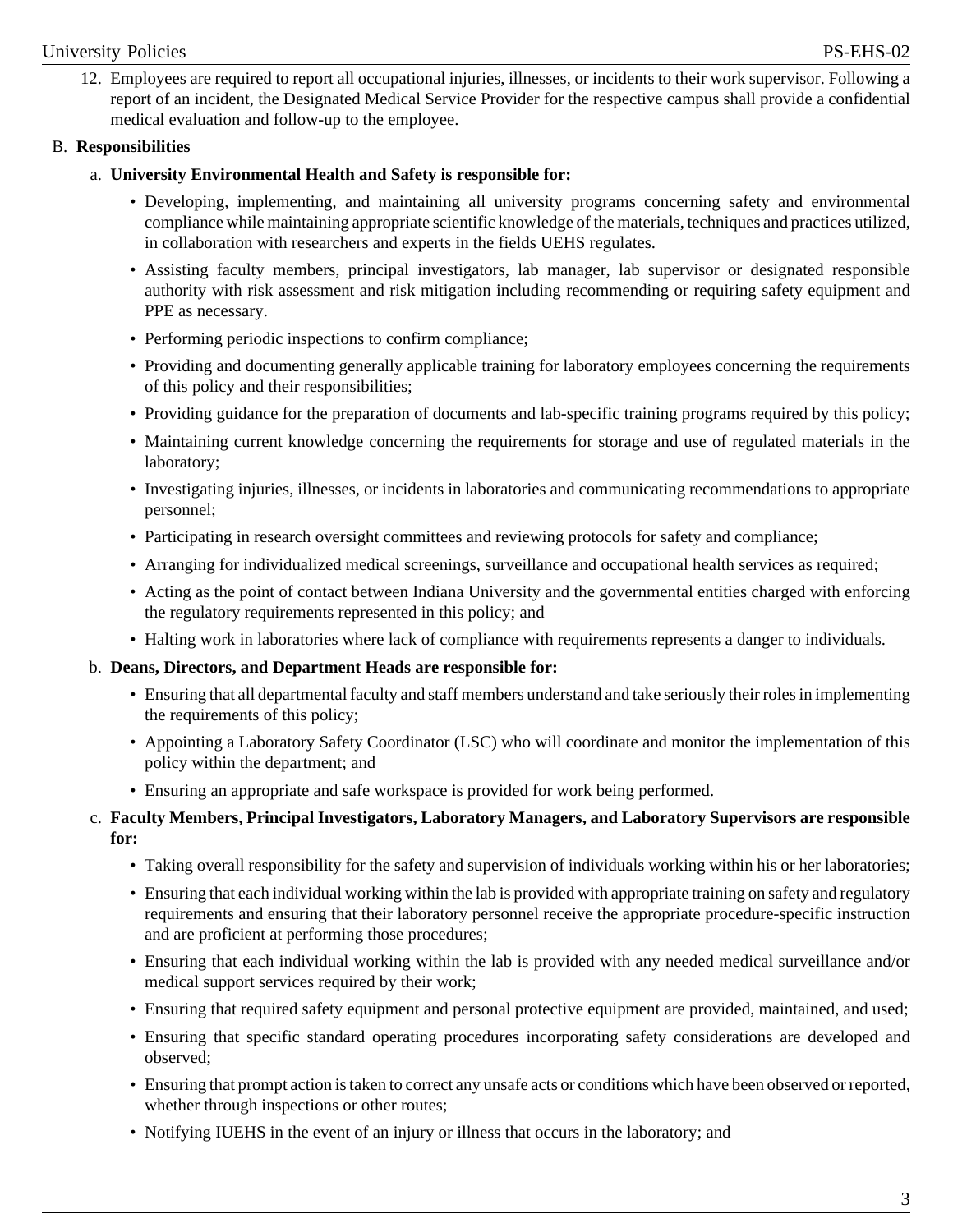## University Policies PS-EHS-02

• Being familiar with reading, understanding, and implementing all requirements associated with specific programs, as applicable, listed below.

#### d. **Individuals within Laboratories are responsible for:**

- Complying with all safety requirements for the work being performed;
- Participating in required training and medical programs
- Wearing appropriate lab apparel and using personal protection equipment (such as lab coat, safety glasses, gloves, etc.);
- Utilizing the appropriate safety equipment properly (such as the fume hood);
- Reading, understanding, and following the established standard operating procedures;
- Obtaining information prior to using an unfamiliar hazardous material or performing a new task; and
- Informing the faculty member, principal investigator, lab manager, lab supervisor or designated responsible authority of any accident or unsafe conditions.

#### C. **Requirements for Specific Types of Work**

Indiana University faculty and staff perform many different tasks in laboratory settings. Although the aforementioned general requirements apply to all laboratory work, the following briefly describe specific types of work and by inclusion, these guidelines, manuals, plans, and programs are enforceable by this policy. Compliance with other applicable federal, state, and local regulations may also be required.

a. **Animal Exposures:** In consultation with the Indiana University Institutional Laboratory Animal Care Program, the Indiana University Occupational Health and Safety for Individuals with Animal Exposures Program establishes procedures to identify hazards, assess risks, and eliminate or manage those risks for all persons with direct contact with animals, tissues, or animal by-products at IU facilities.

[Occupational Health and Safety for Individuals with Animal Exposures Program](http://policies.iu.edu//protect.iu.edu/sites/default/files/IU_Occupational_Health_and_Safety_for_Animal_Users.pdf)

b. **Biological Safety:** To ensure the safe handling of potentially pathogenic organisms, and to ensure compliance with various guidelines, regulations and standards, the Biosafety Manual and the Bloodborne Pathogens Exposure Control Plan establish procedures and control measures that all laboratory personnel who work with or have exposure to potentially pathogenic microorganisms and organisms containing recombinant or synthetic nucleic acid molecules (rDNA) must follow.

#### [Biosafety Manual](http://policies.iu.edu//protect.iu.edu/sites/default/files/IU_Biosafety_Manual.pdf)

[Bloodborne Pathogens Exposure Control Plan](http://policies.iu.edu//protect.iu.edu/sites/default/files/IU_Bloodborne_Pathogens_Exposure_Control_Plan.pdf)

c. **Chemical Safety:** To ensure the safe use of hazardous chemicals in laboratories, the University requires compliance with Federal, State, and Local regulations. The Indiana University Laboratory Safety and Chemical Hygiene Plan meets or exceeds the Occupational Exposure to Hazardous Chemicals in Laboratories standard (Lab Standard) and describes procedures and control measures that must be understood and observed by all individuals in the laboratory use of chemicals. In addition, the following links provide detailed information regarding other lab specific chemical related programs.

[Laboratory Safety and Chemical Hygiene Plan](http://policies.iu.edu//protect.iu.edu/sites/default/files/IU_Laboratory_Safety_and_Chemical_Hygiene_Plan.pdf) [Anesthetic Gas Safety Program](http://policies.iu.edu//protect.iu.edu/sites/default/files/IU_Anesthetic_Gas_Safety_Program_2014.pdf) [Compressed Gas Cylinder Program](http://policies.iu.edu//protect.iu.edu/sites/default/files/IU_Compressed_Gas_Cylinders_Safety_2014.pdf) [Controlled Substances Program for Research \(Non-Practitioners\)](http://policies.iu.edu//protect.iu.edu/sites/default/files/IU_Controlled_Substance_Guidelines_for_Research.pdf) [Formaldehyde Hazard Communication Program](http://policies.iu.edu//protect.iu.edu/sites/default/files/IU_Formaldehdye_Hazard_Commmunications_2014.pdf)

d. **Hazardous Materials Transportation:** To ensure the safe transport of hazardous materials, comprehensive guidance has been established by the Indiana University Hazardous Materials Transportation Program. As a supplement to this Program, the Indiana University Hazardous Materials Move Guide outlines transportation procedures for chemical and biological materials in use.

[Hazardous Materials Transportation Program](http://policies.iu.edu//protect.iu.edu/sites/default/files/IU_Hazardous_Materials_Transportation_Program.pdf)

e. **Laser Safety:** To ensure the safe use of lasers in laboratories, the University requires compliance with the American National Standard for the Safe Use of Lasers. The Indiana University Laser Safety Program meets or exceeds this standard and describes procedures and control measures that must be understood and observed by all individuals in the use of Class 3B and 4 lasers.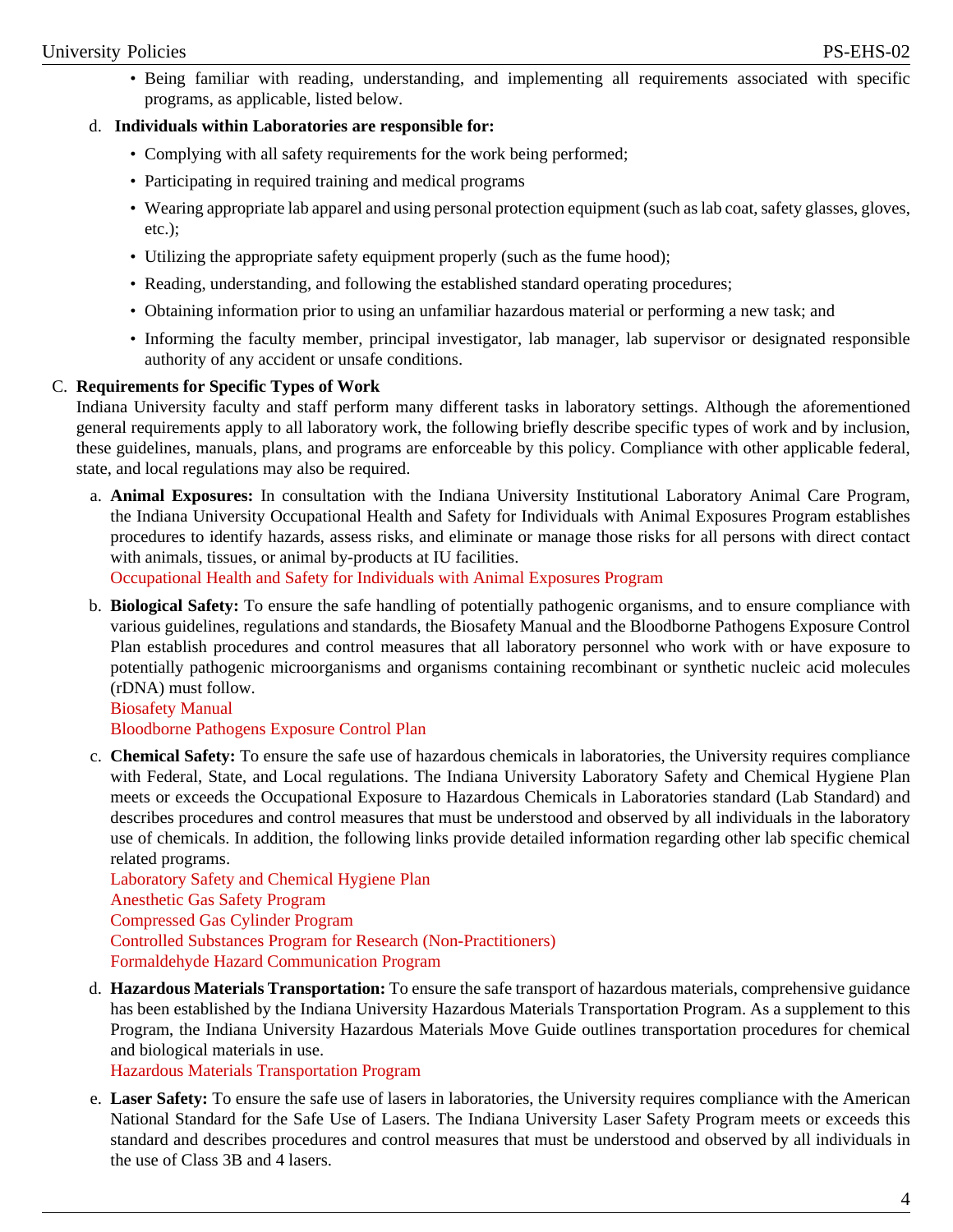#### [Laser Safety Program](http://policies.iu.edu//protect.iu.edu/sites/default/files/IU_Laser_Safety_Program.pdf)

#### f. **Radiation Safety**

Indiana University supports the safe use of radioactive materials through the establishment of appropriate administrative structures and procedures to ensure safety and regulatory compliance with NRC as well as the State of Indiana. Radiation Safety Officers establish the requirements for the use of radioactive materials and radiation producing devices and administer the Radiation Safety Program for their respective campus(es).

#### **Procedures**

[For IUB and Regional Campuses](http://policies.iu.edu//ehs.iu.edu/topics/radiation-safety/index.shtml) [For IUPUI and Regional Medical Education Centers](http://policies.iu.edu//researchcompliance.iu.edu/radsafety/iupui/index.html)

g. Robots and Robotic Systems Safety: The Robots and Robotic Systems Safety Program establishes minimum requirements for the design, rebuild, installation, safeguarding, maintenance, testing, start-up and training on robots and robotic systems.

[Robots and Robotic Systems Safety Program](http://policies.iu.edu//protect.iu.edu/sites/default/files/IU_Robots_and_Robotics_Systems_Program.pdf)

h. Waste Management: The Indiana University Waste Management Program meets or exceeds federal, state and local standards/regulations by working to prevent the release of contaminants through sound, best management practices for waste generation, handling, and disposal. [Waste Management Program](http://policies.iu.edu//protect.iu.edu/sites/default/files/IU_Waste_Management_Program.pdf)

Back to top  $\approx$ 

**Definitions** 

**ANSI** – American National Standards Institute.

**Designated Responsible Authority** – An individual who responsible for ensure that all activities within their laboratory are conducted in accordance with this policy.

**EPA** - Environmental Protection Agency.

**Hazardous Material** – any substance that presents a potential hazard to the user from a biological, chemical, radiological, or other perspective.

**IUEHS** - University Environmental Health and Safety.

**Indiana University Property** – Buildings, grounds, and land that are owned by Indiana University or controlled by Indiana University via leases or other formal contractual arrangements to house ongoing IU operations.

**Laboratory** - A workplace where chemical, biological, radiological, animal, or hazardous machinery are used for study or research on a non-productive (i.e., not for the routine, methodical production of large volumes of materials or data for commercial sale) basis.

Lab Manager - A staff employee responsible for managing laboratory operations.

**Lab Safety Coordinator** - A safety officer designated for each school, department, or other subdivision by the dean, chairman, or director to serve as liaison to EHS.

**Lab Supervisor** - A staff employee responsible for supervising laboratory personnel.

**Laser** - Light Amplification by Stimulated Emission of Radiation. A monochromatic, coherent beam of radiation not normally believed to exist in nature.

**OSHA** - Occupational Safety and Health Administration.

**Principle Investigator** – The lead scientist that plans and/or conducts the laboratory research and assumes the overall supervisory responsibility for laboratory operations and project completion.

**NIH** – National Institutes of Health.

**NRC** – Nuclear Regulatory Commission.